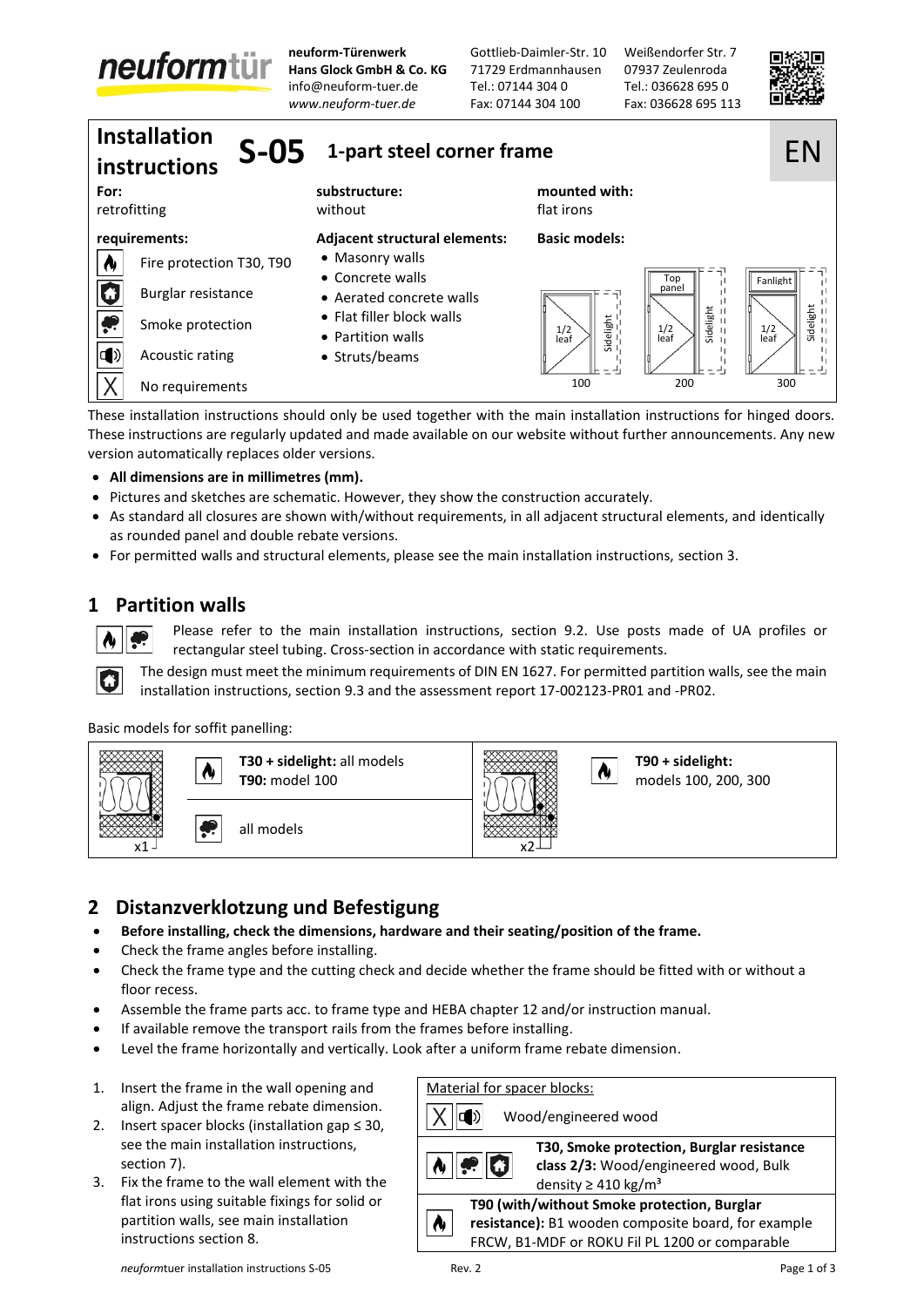

## **3 Filling**

The frame elements / cavities  $\textcircled{1}$  to  $\textcircled{4}$  must be filled around its circumference depending on the requirement(s).

- Fill to back rebate element seal level, at least 50.
- For big and heavy door sets we recommend to fill the frame with mortar.

Additional filling might be required if:

- the hollow sound of the frame is to be reduced,
- a locking mechanism is fitted on the hinge opposite side of the frame,
- the mechanical strength of the installed frame needs to be increased, depending on the area of use (e.g. in schools and hospitals, to protect against vandalism, etc.).

The additional material must be suitable for the type of use and requirement.

|                                                                                   | $\begin{pmatrix} 1 \end{pmatrix}$ | $\circled{3}$<br>$\left( 2\right)$ | ④            | Fully fit the frame, then<br>fill the entire frame cavity. | Fit the frame and fill the<br>cavity. |
|-----------------------------------------------------------------------------------|-----------------------------------|------------------------------------|--------------|------------------------------------------------------------|---------------------------------------|
| No requirements<br><b>Smoke protection</b>                                        |                                   |                                    |              |                                                            |                                       |
| <b>Acoustic</b><br>B not for T90 and RC 2/3<br>rating<br>S not for T90<br>$1 - 3$ | B/Z                               | F/G/S                              |              | $\circ$                                                    |                                       |
| Acoustic rating $\geq 4$                                                          | B/Z                               | F/G/S                              | F/G/S        | ш                                                          |                                       |
| <b>T30</b>                                                                        | B/Z                               | F/G/S                              | F/G/S        | ိဳး၀<br>နီ<br>၁၁၁                                          |                                       |
| <b>T90</b>                                                                        | Z.                                | F/G                                | F/G/S        | 'o∘°<br>$\circ$                                            |                                       |
| <b>Burglar resistance (+Smoke</b><br>protection),<br>T30/T90 + Burglar resistance | Z                                 |                                    | Not approved |                                                            |                                       |



**Acoustic rating ≥ 1 and soffit depth ≥ 300:** If the decorative trim soffit is not filled, fit sound-deadening mats on the interior of the decorative trim soffit.

#### Filling material:

| B | Fire protection, Smoke protection: Fire protection foam B1 e.g. Würth FZ plus, Alfa 611 B1 pistol foam<br>No/other requirements: Installation foam B2 |
|---|-------------------------------------------------------------------------------------------------------------------------------------------------------|
|   | Mineral joint filler, e.g. gypsum plaster                                                                                                             |
| G | Fire protection, Smoke protection: Gypsum plaster fire-rated board<br>No/other requirements: Gypsum plaster board                                     |
|   | Fire protection, Smoke protection: Rock wool A1 (melting point 1000 °C)<br>No/other requirements: Insulating material, e.g. mineral wool, glass wool  |
|   | Cement mortar, mortar group ≥ II in accordance with DIN 1053-1                                                                                        |